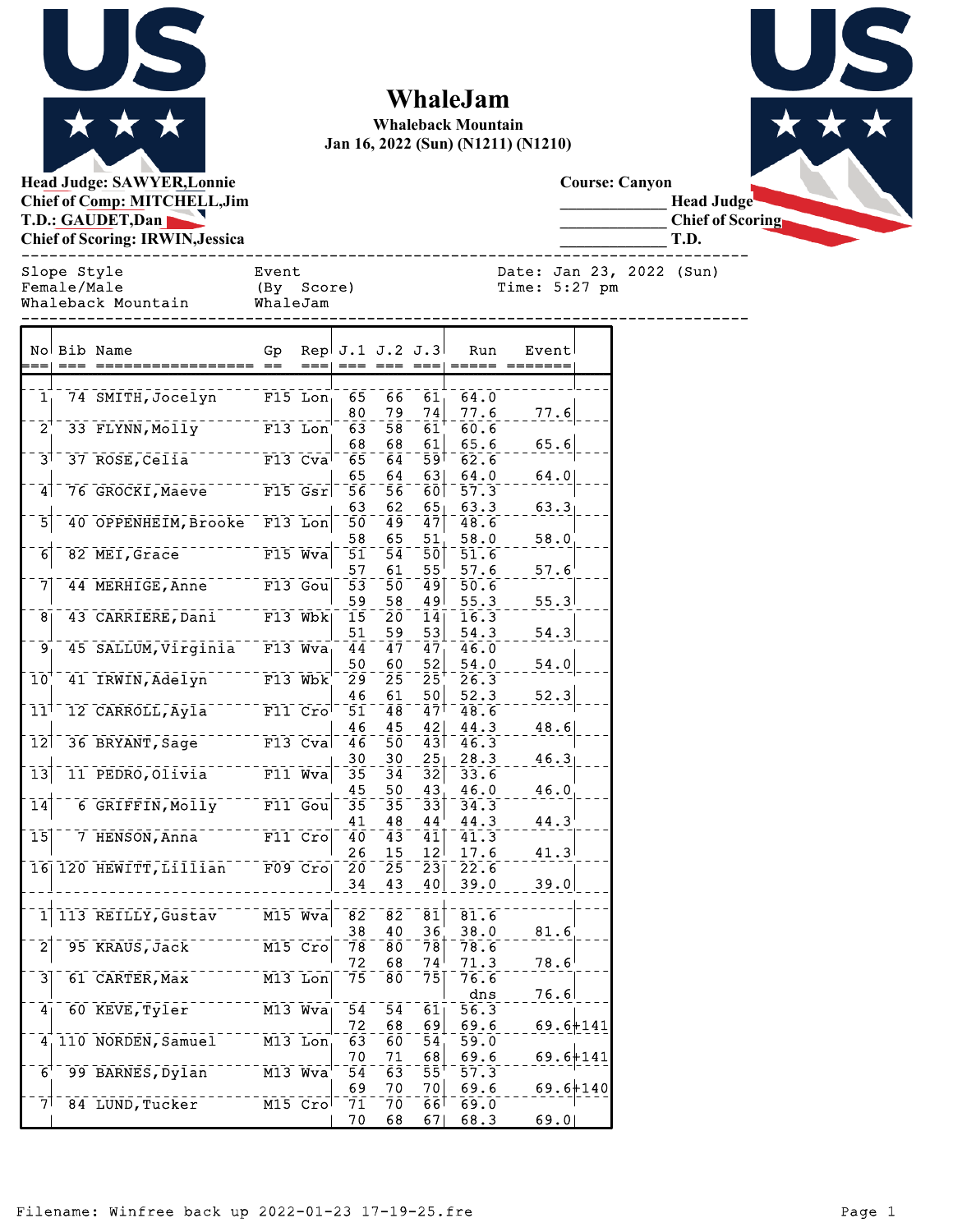Whaleback Mountain

Event<br>(By Score)<br>WhaleJam

Slope Style Event Date: Jan 23, 2022 (Sun)

| No                         | Bib Name                      | Gp                                 | Rep                                             | J.1              | J.2              | J.3                | Run               | Event          |  |
|----------------------------|-------------------------------|------------------------------------|-------------------------------------------------|------------------|------------------|--------------------|-------------------|----------------|--|
|                            |                               |                                    |                                                 |                  |                  |                    |                   |                |  |
| 8                          | 108 MILLER, Erik              | M15                                | Spe                                             | $\overline{67}$  | 60               | 63                 | 63.3              |                |  |
|                            |                               |                                    |                                                 | 63               | 74               | 67                 | 68.0              | $68.0 + 141$   |  |
| 9                          | 53 KARIS, Brody               |                                    | $M13$ Lon                                       | 67               | 63               | 65                 | 65.0              |                |  |
|                            |                               |                                    |                                                 | 67               | 68               | 69                 | 68.0              | 68.0+137       |  |
| $\overline{10}$            | 49 IRWIN, Austin              | $M13$ Wbk                          |                                                 | 20               | зō               | 12                 | 20.6              |                |  |
|                            |                               |                                    |                                                 | 56               | 75               | 66                 | 65.6              | $65.6 + 141$   |  |
| $\overline{1}\overline{1}$ | 94 HENSON, Jackson            | $M15$ Cro                          |                                                 | $\bar{15}$       | īī               | $12^{1}$           | 14.6              |                |  |
|                            |                               |                                    |                                                 | 62               | 65               | 70                 | 65.6              | $65.6 + 135$   |  |
| $\overline{12}$            | 111 PAYSON, Grady             |                                    | $M15$ Cva                                       | 40               | 45               | 43                 | 42.6              |                |  |
|                            |                               |                                    |                                                 | 65               | 70               | 59 <sub>1</sub>    | 64.6              | 64.6           |  |
| $\overline{13}$            | 63 TRINWARD, Felix            |                                    | $M13$ $Cva$                                     | 57               | 60               | $\bar{5}\bar{9}$   | 58.6              |                |  |
|                            |                               |                                    |                                                 | 57               | 67               | 68                 | 64.0              | 64.0           |  |
| $\overline{1}\overline{4}$ | 65 SAVAGE, Christophe M13 Cva |                                    |                                                 | $\bar{5}\bar{8}$ | $\bar{5}\bar{2}$ | 56                 | 55.3              |                |  |
|                            |                               |                                    |                                                 | 61               | 64               | 66                 | 63.6              | $63.6^{\circ}$ |  |
| $\overline{15}$            | 51 HERBERT, Jackson           |                                    | M13 Lon                                         | 63               | 65               | $\bar{6}\bar{2}$   | 63.3              |                |  |
|                            |                               |                                    |                                                 | 61               | 61               | 62                 | 61.3              | 63.3           |  |
| $\overline{16}$            | 106 LYONS, Madden             | M13 Gou                            |                                                 | 65               | 59               | $\overline{65}$    | 63.0              |                |  |
|                            |                               |                                    |                                                 | 35               | 40               | 32                 | 35.6              | $63.0 + 130$   |  |
| 17                         | 92 BOLTON, Aliston            | $M15$ $Cro$                        |                                                 | 60               | 68               | 61                 | 63.0              |                |  |
|                            |                               |                                    |                                                 | 54               | 56               | 52                 | 54.0              | $63.0 + 129$   |  |
|                            | 18 100 CANES, Ethan           | M11 Lon                            |                                                 | 62               | 64               | 61                 | 62.3              |                |  |
|                            |                               |                                    |                                                 | 60               | 60               | 61                 | 60.3              | 62.3           |  |
| $\overline{19}$            | 85 MARSHALL, Landon           | $M15$ $Cro$                        |                                                 | 58               | 57               | 52 <sup>1</sup>    | 55.6              |                |  |
|                            |                               |                                    |                                                 | 60               | 68               | 57                 | 61.6              | 61.6           |  |
| $\overline{20}$            | 105 KARIS, Carter             |                                    | $M13$ Lon                                       | 50               | 55               | 47                 | 50.6              |                |  |
|                            |                               |                                    |                                                 |                  |                  |                    |                   |                |  |
| $\bar{2}\bar{1}$           |                               |                                    |                                                 | 57               | 66               | 61                 | 61.3              | $61.3 + 127$   |  |
|                            | 67 HENSON, Rowan              |                                    | $M13$ Cro                                       | $\bar{3}\bar{8}$ | 4ō               | 29                 | 35.6              |                |  |
|                            |                               |                                    |                                                 | 63               | 58               | 63                 | 61.3              | $61.3 + 126$   |  |
| $\overline{2}\overline{2}$ | 54 WEISS, Read                | $M13$ Cva                          |                                                 | 51               | 49               | 43                 | 47.6              |                |  |
|                            |                               |                                    |                                                 | 57               | 65               | 61                 | 61.0              | $61.0^{\circ}$ |  |
| $\bar{2}\bar{3}$           | 23 CRONIN, Grady              | M11 Lon                            |                                                 | 60               | 60               | 60                 | 60.0              |                |  |
|                            |                               |                                    |                                                 | 59               | 65               | 55                 | 59.6              | 60.0           |  |
| $\overline{24}$            | 58 HARRIS, Blake              | $M13$ Wva                          |                                                 | 56               | 63               | 56                 | 58.3              |                |  |
|                            |                               |                                    |                                                 | 60               | 59               | 60                 | 59.6              | 59.6           |  |
| $\overline{25}$            | 47 CRONIN, Clark              |                                    | $M13$ Lon                                       | $\bar{6}\bar{0}$ | 58               | $\bar{5}\bar{8}$   | 58.6              |                |  |
|                            |                               |                                    |                                                 | 60               | 60               | 58                 | 59.3              | 59.3           |  |
| 26                         | 96 MARSHALL, Evan             | $M17$ Spe                          |                                                 | 49               | 55               | 55                 | 53.0              |                |  |
|                            |                               |                                    |                                                 | 57               | 62               | 58                 | 59.0              | 59.0           |  |
| 27                         | 17 SAVAGE, Brooks             | $\overline{M11}$ Cva               |                                                 | 59               | 58               | ا 58               | 58.3              |                |  |
|                            |                               |                                    |                                                 | 55               | 56               | 51                 | 54.0              | $58.3 + 111$   |  |
| 28                         | 70 LEFEBVRE, William          |                                    | $M13$ Spel                                      | 53               | 57               | 521                | 54.0              |                |  |
|                            |                               |                                    |                                                 | 58               | 59               | 58 <sub>1</sub>    | 58.3              | $58.3 + 110$   |  |
| $\mathbf{2}\mathbf{9}$     | 62 BERGERON, Kane             |                                    | $\overline{M13}$ $\overline{Wb}$ $\overline{k}$ | 59.              | 58               | 57                 | 58.0              |                |  |
|                            |                               |                                    |                                                 | 15               | 30               | 23                 | 22.6              | 58.0           |  |
| 30                         | 112 PIRES, Tiago              | $\overline{M13}$ $\overline{W}$ va |                                                 | $\overline{48}$  | 51               | $\bar{5}\bar{8}$   | $\overline{52.3}$ |                |  |
|                            |                               |                                    |                                                 | 57               | 56               | 59'                | 57.3              | $57.3 + 157$   |  |
| 31                         | 89 STONER, Oliver             |                                    | $M15$ Lon                                       | 50               | 57               | 56                 | $\bar{54}$ .3     |                |  |
|                            |                               |                                    |                                                 | 50               | 66               | ا 56               | 57.3              | $57.3 + 122$   |  |
| 32                         | 104 HARLAN, Henry             |                                    | M15 Wva                                         | 45               | 52               | 53                 | 50.0              |                |  |
|                            |                               |                                    |                                                 | 58               | 58               | 56                 | 57.3              | $57.3 + 116$   |  |
| 33 <sub>1</sub>            | 56 BARRAZA, Paxton            |                                    | $\overline{M13}$ Gou                            | 53               | $\bar{5}\bar{9}$ | $\bar{59}$         | $\bar{57.0}$      |                |  |
|                            |                               |                                    |                                                 | 20               | 23               | 10                 | 17.6              | 57.0           |  |
| 34                         | 16 SKILLINGS, Jack            | M11 Wva                            |                                                 | 50               | 61               | $\bar{5}\bar{9}$   | 56.6              |                |  |
|                            |                               |                                    |                                                 | 43               | 40               | 40                 | 41.0              | $56.6 + 120$   |  |
|                            | 35 114 THERIAULT, Rowan       |                                    | M11 Gou                                         | 25               | 25               | $2\bar{3}^\dagger$ | 24.3              |                |  |
|                            |                               |                                    |                                                 | 52               |                  | 59                 |                   |                |  |
| 36                         | 48 BOGIGIAN, Max              |                                    |                                                 |                  | 59               |                    | 56.6              | $56.6 + 118$   |  |
|                            |                               |                                    | $\overline{M13}$ Lon                            | 48               | 45               | 491                | 47.3              |                |  |
|                            |                               |                                    |                                                 | 54               | 57               | 59                 | 56.6              | $56.6 + 116$   |  |
| $\overline{37}$            | 28 DINSMORE, Brooks           |                                    | M11 Cva                                         | 43               | 48               | 45                 | 45.3              |                |  |
|                            |                               |                                    |                                                 | 56               | 60               | 51                 | 55.6              | 55.6           |  |
| 38                         | 101 CANES, Gabriel            |                                    | $M13$ Lon                                       | 48               | 53               | $\bar{5}\bar{1}$   | 50.6              |                |  |
|                            |                               |                                    |                                                 | 48               | 58               | 58                 | 54.6              | 54.6           |  |
| $\overline{39}$            | 13 LEFEBVRE, Max              |                                    | M11 Spe                                         | 51               | 53               | 58                 | 54.0              |                |  |
|                            |                               |                                    |                                                 | 15               | 31               | 28 <sup>1</sup>    | 24.6              | $54.0 + 111$   |  |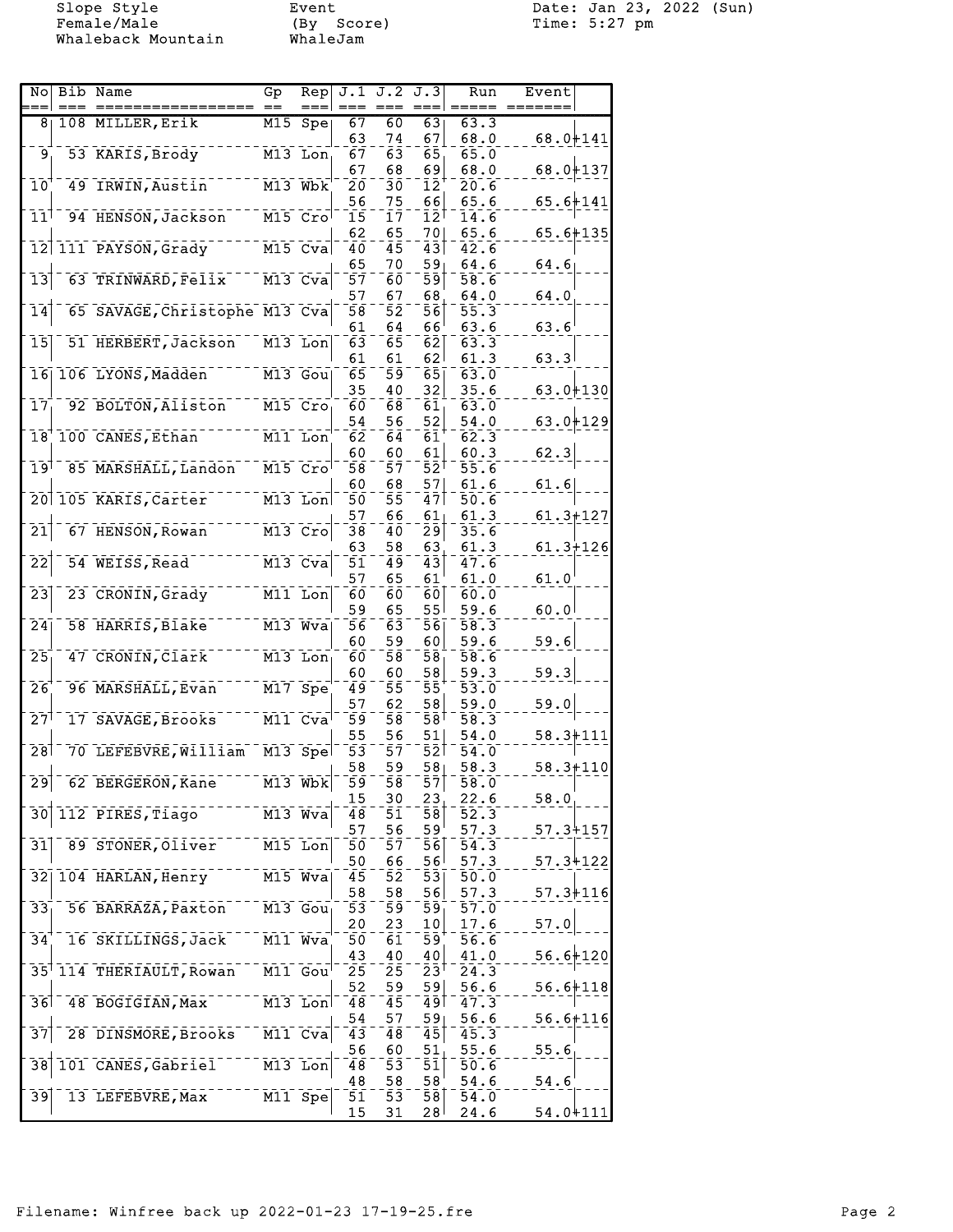Whaleback Mountain

Event<br>(By Score)<br>WhaleJam

Slope Style Event Date: Jan 23, 2022 (Sun)

| No                         | Bib Name                                             | Gp      | Rep                                |                  | $J.1$ $J.2$ $J.3$  |                            | Run           | Event        |  |
|----------------------------|------------------------------------------------------|---------|------------------------------------|------------------|--------------------|----------------------------|---------------|--------------|--|
|                            |                                                      |         |                                    |                  |                    |                            |               |              |  |
| 40                         | 86 GROSSHANDLER, Brad M15 Lon                        |         |                                    | 57               | $\overline{53}$    | $\overline{52}$            | 54.0          |              |  |
|                            |                                                      |         |                                    | 58               | 54                 | 47                         | 53.0          | $54.0 + 110$ |  |
|                            | 41, 103 FERRAGAMO, Cooper                            |         | M15 Lon                            | 49               | 5ō                 | 56                         | 51.6          |              |  |
|                            |                                                      |         |                                    | 56               | 53                 | 53                         | 54.0          | $54.0 + 109$ |  |
| 42                         | 68 BOLTON, Avery                                     | M13 Cro |                                    | $\overline{45}$  | $\bar{4}\,\bar{8}$ | 50                         | 47.6          |              |  |
|                            |                                                      |         |                                    | 50               | 55                 | 52                         | 52.3          | 52.3         |  |
| 73                         | 25 OPPENHEIM, Greyson M11 Lon                        |         |                                    | $\overline{45}$  | $\bar{4}\bar{6}$   | $\bar{5}\bar{1}^{\bar{1}}$ | 47.3          |              |  |
|                            |                                                      |         |                                    | 48               | 56                 | 52                         | 52.0          | 52.0         |  |
| $\overline{4}\overline{4}$ | 31 BEAN, Samuel                                      |         | $M11$ Spe                          | $\bar{4}\bar{2}$ | $\bar{4}3$         | 38                         | 41.0          |              |  |
|                            |                                                      |         |                                    | 50               | 57                 | 47                         | 51.3          | $51.3 + 107$ |  |
| $\overline{45}$            | 19 HEWITT, Samuel                                    |         | $\overline{M11}$ $\overline{C}$ ro | $\overline{48}$  | $\bar{5}\bar{4}$   | $\bar{5}\bar{2}$           | $\bar{51}$ .3 |              |  |
|                            |                                                      |         |                                    | 30               | 30                 | 33.                        | 31.0          | $51.3 + 106$ |  |
| 46                         | 109 NORDEN, Max                                      |         | $\overline{M11}$ Lon               | $\bar{4}5$       | 49                 | 45                         | 46.3          |              |  |
|                            |                                                      |         |                                    | 48               | 52                 | 50 <sup>1</sup>            | 50.0          | 50.0         |  |
| 47                         | 97 MARINO, Leo                                       |         | M11 Spe                            | 46               | 50                 | 44                         | 46.6          |              |  |
|                            |                                                      |         |                                    | 45               | 56                 | 48                         | 49.6          | 49.6         |  |
|                            | 48 123 HAYWARD, Michael                              |         | M11 Spe                            | 10               | īō                 | 10 <sub>1</sub>            | 10.0          |              |  |
|                            |                                                      |         |                                    | 42               | 54                 | 49                         | 48.3          | 48.3         |  |
| 49                         | 30 BALCOMBE, Dylan                                   |         | M11 Cro                            | $\overline{44}$  | 5ī                 | 48                         | 47.6          |              |  |
|                            |                                                      |         |                                    | 25               | 31                 | 29                         | 28.3          | 47.6         |  |
| 50                         | 15 BOGIGAN, Rocco                                    |         | M11 Lon                            | 41               | 45                 | 50                         | 45.3          |              |  |
|                            |                                                      |         |                                    | 10               | 20                 | 23                         | 17.6          | 45.3         |  |
| 51                         | 5 BERGERON, Kaleb                                    |         | $M09$ Wbk                          | $\bar{4}\bar{2}$ | 44                 | 42 <sup>1</sup>            | 42.6          |              |  |
|                            |                                                      |         |                                    | 41               | 45                 | 40                         | 42.0          | 42.6         |  |
| $\overline{52}$            | 4 GRIFFIN, Cody                                      |         | $M09$ Gou                          | 22               | 27                 | 25 <sub>1</sub>            | 24.6          |              |  |
|                            |                                                      |         |                                    | 40               | 42                 | 41                         | 41.0          | 41.0         |  |
| $\overline{53}$            | 3 SAITOW, Ramsey                                     |         | $M09$ Lon                          | 34               | 33                 | $\bar{3}\bar{1}$           | 32.6          |              |  |
|                            |                                                      |         |                                    | 42               | 38                 | 41                         | 40.3          | 40.3         |  |
| $\overline{54}$            | 2 BALCOMBE, Owen                                     |         | M09 Cro                            | 30               | 40                 | 37                         | 35.6          |              |  |
|                            |                                                      |         |                                    | 38               | 40                 | 32                         | 36.6          | 36.6         |  |
| 55                         | 98 SKILLINGS, Luke                                   |         | $M13$ $Wva$                        | 25               | 20                 | 19                         | 21.3          |              |  |
|                            |                                                      |         |                                    | 25               | 40                 | 31                         | 32.0          | 32.0         |  |
|                            |                                                      |         |                                    |                  |                    |                            |               |              |  |
|                            | Winfree 2022.00, B Rules, Rand=409 @ 9:27a(22-1-16), |         |                                    |                  |                    |                            |               | S            |  |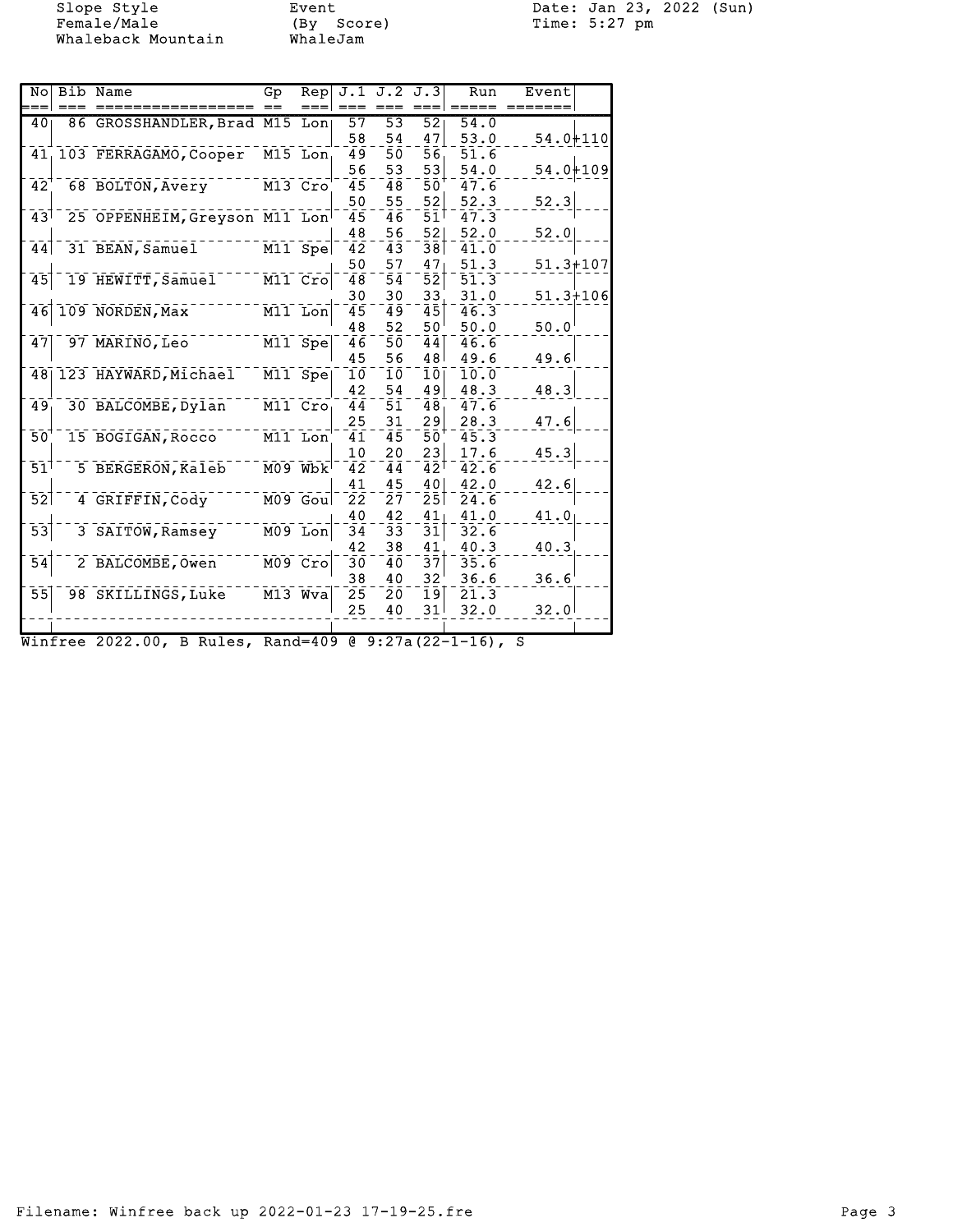------------------------------------------------------------------------------

Female/Male (By Group Score) Time: 5:27 pm Whaleback Mountain WhaleJam

Slope Style Finals Date: Jan 23, 2022 (Sun)

| No Bib# Name<br>Representing<br>Gp<br>Score<br>$=$<br>=========<br>120 HEWITT, Lillian<br>39.0<br>F09 Cro Crotched<br>$\overline{1}$<br>48.6<br>F11 Cro Crotched<br>12 CARROLL, Ayla<br>$\left[2\right]$<br>46.0<br>11 PEDRO, Olivia<br>F11 Wva Watervil<br>$\overline{a}$<br>$\bar{3}$<br>44.3<br>6 GRIFFIN, Molly<br>F11 Gould Academ<br>41.3<br>7 HENSON, Anna<br>$\overline{4}$<br>F11 Cro Crotched<br>$\frac{1}{2}$<br>65.6<br>33 FLYNN, Molly<br>F13 Lon Loon<br>64.0<br>37 ROSE, Celia<br>F13 Cva Carrabas<br>$\frac{3}{6}$<br>$\frac{58.0}{55.3}$<br>40 OPPENHEIM, Brooke<br>F13 Lon Loon<br>44 MERHIGE, Anne<br>F13 Gould Academ<br>43 CARRIERE, Dani<br>F13 Wbk Whalebac <sup>t</sup><br>$\overline{54.3}$<br>F13 Wva Watervill<br>54.0<br>45 SALLUM, Virginia<br>41 IRWIN, Adelyn<br>52.3<br>F13 Wbk Whalebacl<br>36 BRYANT, Sage<br>46.3<br>F13 Cva Carrabas<br>$\frac{1}{2}$<br>77.6<br>74 SMITH, Jocelyn<br>F15 Lon Loon<br>63.3<br>F15 Gsr Gould/Su<br>76 GROCKI, Maeve<br>$3^{-}$<br>82 MEI, Grace<br>F15 Wva Watervil<br>57.6<br>M09 Wbk Whalebac <sup>T</sup><br>42.6<br>5 BERGERON, Kaleb<br>$\frac{2}{3}$<br>41.0<br>4 GRIFFIN, Cody<br>M09 Gould Academ<br>40.3<br>3 SAITOW, Ramsey<br>M09 Lon Loon<br>36.6<br>2 BALCOMBE, Owen<br>M09 Cro Crotched<br>$\frac{1}{2}$ $\frac{2}{3}$<br>62.3<br>100 CANES, Ethan<br>M11 Lon Loon<br>60.0<br>23 CRONIN, Grady<br>M11 Lon Loon<br>$\overline{58.3}$<br>17 SAVAGE, Brooks<br>M11 Cva Carrabas'<br>M11 Wya Wateryil --<br>56.6<br>16 SKILLINGS, Jack<br>56.6<br>114 THERIAULT, Rowan<br>M11 Gould Academ<br>$\overline{55.6}$<br>$\overline{6}$<br>28 DINSMORE, Brooks<br>M11 Cva Carrabas<br>$\overline{7}$<br>13 LEFEBVRE, Max<br>M11 Spe Mount Su<br>54.0<br>$\bar{8}$<br>$\overline{52.0}$<br>25 OPPENHEIM, Greyson<br>M11 Lon Loon<br>51.3<br>⊺و⊺<br>31 BEAN, Samuel<br>M11 Spe Mount Su<br>$10^{\degree}$<br>51.3<br>19 HEWITT, Samuel<br>M11 Cro Crotched<br>109 NORDEN, Max<br>50.0<br>M11 Lon Loon<br>49.6<br>M11 Spe Mount Su <sup>t</sup><br>97 MARINO, Leo<br>M11 Spe Mount Sul<br>123 HAYWARD, Michael<br>48.3<br>30 BALCOMBE, Dylan<br>M11 Cro Crotched<br>47.6<br>15 BOGIGAN, Rocco<br>45.3<br>$\overline{15}$<br>M11 Lon Loon<br>76.6<br>61 CARTER, Max<br>M13 Lon Loon<br>$\frac{1}{2}$<br>69.6<br>M13 Wva Watervil<br>60 KEVE, Tyler<br>69.6<br>M13 Lon Loon<br>110 NORDEN, Samuel<br>69.6<br>99 BARNES, Dylan<br>M13 Wva Watervil<br>68.0<br>53 KARIS, Brody<br>M13 Lon Loon<br>M13 Wbk Whalebac<br>49 IRWIN, Austin<br>65.6<br>63 TRINWARD, Felix<br>M13 Cva Carrabas<br>64.0<br>$\bar{8}$<br>M13 Cva Carrabas<br>63.6<br>65 SAVAGE, Christopher<br>ؘؘۜۅ<br>63.3<br>M13 Lon Loon<br>51 HERBERT, Jackson<br>106 LYONS, Madden<br>M13 Gould Academ<br>63.0<br>61.3<br>105 KARIS, Carter<br>M13 Lon Loon<br>61.3<br>67 HENSON, Rowan<br>M13 Cro Crotched<br>54 WEISS, Read<br>M13 Cva Carrabas<br>61.0<br>58 HARRIS, Blake<br>M13 Wva Watervil |                              |  |  |      |
|--------------------------------------------------------------------------------------------------------------------------------------------------------------------------------------------------------------------------------------------------------------------------------------------------------------------------------------------------------------------------------------------------------------------------------------------------------------------------------------------------------------------------------------------------------------------------------------------------------------------------------------------------------------------------------------------------------------------------------------------------------------------------------------------------------------------------------------------------------------------------------------------------------------------------------------------------------------------------------------------------------------------------------------------------------------------------------------------------------------------------------------------------------------------------------------------------------------------------------------------------------------------------------------------------------------------------------------------------------------------------------------------------------------------------------------------------------------------------------------------------------------------------------------------------------------------------------------------------------------------------------------------------------------------------------------------------------------------------------------------------------------------------------------------------------------------------------------------------------------------------------------------------------------------------------------------------------------------------------------------------------------------------------------------------------------------------------------------------------------------------------------------------------------------------------------------------------------------------------------------------------------------------------------------------------------------------------------------------------------------------------------------------------------------------------------------------------------------------------------------------------------------------------------------------------------------------------------------------------------------------------------------------------------------------------------------------------------------------------------------------------------------------------------------------------------------------------------------------------------------------------------------------------------------------------|------------------------------|--|--|------|
|                                                                                                                                                                                                                                                                                                                                                                                                                                                                                                                                                                                                                                                                                                                                                                                                                                                                                                                                                                                                                                                                                                                                                                                                                                                                                                                                                                                                                                                                                                                                                                                                                                                                                                                                                                                                                                                                                                                                                                                                                                                                                                                                                                                                                                                                                                                                                                                                                                                                                                                                                                                                                                                                                                                                                                                                                                                                                                                                |                              |  |  |      |
|                                                                                                                                                                                                                                                                                                                                                                                                                                                                                                                                                                                                                                                                                                                                                                                                                                                                                                                                                                                                                                                                                                                                                                                                                                                                                                                                                                                                                                                                                                                                                                                                                                                                                                                                                                                                                                                                                                                                                                                                                                                                                                                                                                                                                                                                                                                                                                                                                                                                                                                                                                                                                                                                                                                                                                                                                                                                                                                                |                              |  |  |      |
|                                                                                                                                                                                                                                                                                                                                                                                                                                                                                                                                                                                                                                                                                                                                                                                                                                                                                                                                                                                                                                                                                                                                                                                                                                                                                                                                                                                                                                                                                                                                                                                                                                                                                                                                                                                                                                                                                                                                                                                                                                                                                                                                                                                                                                                                                                                                                                                                                                                                                                                                                                                                                                                                                                                                                                                                                                                                                                                                | 1 <sub>1</sub>               |  |  |      |
|                                                                                                                                                                                                                                                                                                                                                                                                                                                                                                                                                                                                                                                                                                                                                                                                                                                                                                                                                                                                                                                                                                                                                                                                                                                                                                                                                                                                                                                                                                                                                                                                                                                                                                                                                                                                                                                                                                                                                                                                                                                                                                                                                                                                                                                                                                                                                                                                                                                                                                                                                                                                                                                                                                                                                                                                                                                                                                                                |                              |  |  |      |
|                                                                                                                                                                                                                                                                                                                                                                                                                                                                                                                                                                                                                                                                                                                                                                                                                                                                                                                                                                                                                                                                                                                                                                                                                                                                                                                                                                                                                                                                                                                                                                                                                                                                                                                                                                                                                                                                                                                                                                                                                                                                                                                                                                                                                                                                                                                                                                                                                                                                                                                                                                                                                                                                                                                                                                                                                                                                                                                                |                              |  |  |      |
|                                                                                                                                                                                                                                                                                                                                                                                                                                                                                                                                                                                                                                                                                                                                                                                                                                                                                                                                                                                                                                                                                                                                                                                                                                                                                                                                                                                                                                                                                                                                                                                                                                                                                                                                                                                                                                                                                                                                                                                                                                                                                                                                                                                                                                                                                                                                                                                                                                                                                                                                                                                                                                                                                                                                                                                                                                                                                                                                |                              |  |  |      |
|                                                                                                                                                                                                                                                                                                                                                                                                                                                                                                                                                                                                                                                                                                                                                                                                                                                                                                                                                                                                                                                                                                                                                                                                                                                                                                                                                                                                                                                                                                                                                                                                                                                                                                                                                                                                                                                                                                                                                                                                                                                                                                                                                                                                                                                                                                                                                                                                                                                                                                                                                                                                                                                                                                                                                                                                                                                                                                                                |                              |  |  |      |
|                                                                                                                                                                                                                                                                                                                                                                                                                                                                                                                                                                                                                                                                                                                                                                                                                                                                                                                                                                                                                                                                                                                                                                                                                                                                                                                                                                                                                                                                                                                                                                                                                                                                                                                                                                                                                                                                                                                                                                                                                                                                                                                                                                                                                                                                                                                                                                                                                                                                                                                                                                                                                                                                                                                                                                                                                                                                                                                                |                              |  |  |      |
|                                                                                                                                                                                                                                                                                                                                                                                                                                                                                                                                                                                                                                                                                                                                                                                                                                                                                                                                                                                                                                                                                                                                                                                                                                                                                                                                                                                                                                                                                                                                                                                                                                                                                                                                                                                                                                                                                                                                                                                                                                                                                                                                                                                                                                                                                                                                                                                                                                                                                                                                                                                                                                                                                                                                                                                                                                                                                                                                |                              |  |  |      |
|                                                                                                                                                                                                                                                                                                                                                                                                                                                                                                                                                                                                                                                                                                                                                                                                                                                                                                                                                                                                                                                                                                                                                                                                                                                                                                                                                                                                                                                                                                                                                                                                                                                                                                                                                                                                                                                                                                                                                                                                                                                                                                                                                                                                                                                                                                                                                                                                                                                                                                                                                                                                                                                                                                                                                                                                                                                                                                                                |                              |  |  |      |
|                                                                                                                                                                                                                                                                                                                                                                                                                                                                                                                                                                                                                                                                                                                                                                                                                                                                                                                                                                                                                                                                                                                                                                                                                                                                                                                                                                                                                                                                                                                                                                                                                                                                                                                                                                                                                                                                                                                                                                                                                                                                                                                                                                                                                                                                                                                                                                                                                                                                                                                                                                                                                                                                                                                                                                                                                                                                                                                                |                              |  |  |      |
|                                                                                                                                                                                                                                                                                                                                                                                                                                                                                                                                                                                                                                                                                                                                                                                                                                                                                                                                                                                                                                                                                                                                                                                                                                                                                                                                                                                                                                                                                                                                                                                                                                                                                                                                                                                                                                                                                                                                                                                                                                                                                                                                                                                                                                                                                                                                                                                                                                                                                                                                                                                                                                                                                                                                                                                                                                                                                                                                |                              |  |  |      |
|                                                                                                                                                                                                                                                                                                                                                                                                                                                                                                                                                                                                                                                                                                                                                                                                                                                                                                                                                                                                                                                                                                                                                                                                                                                                                                                                                                                                                                                                                                                                                                                                                                                                                                                                                                                                                                                                                                                                                                                                                                                                                                                                                                                                                                                                                                                                                                                                                                                                                                                                                                                                                                                                                                                                                                                                                                                                                                                                |                              |  |  |      |
|                                                                                                                                                                                                                                                                                                                                                                                                                                                                                                                                                                                                                                                                                                                                                                                                                                                                                                                                                                                                                                                                                                                                                                                                                                                                                                                                                                                                                                                                                                                                                                                                                                                                                                                                                                                                                                                                                                                                                                                                                                                                                                                                                                                                                                                                                                                                                                                                                                                                                                                                                                                                                                                                                                                                                                                                                                                                                                                                |                              |  |  |      |
|                                                                                                                                                                                                                                                                                                                                                                                                                                                                                                                                                                                                                                                                                                                                                                                                                                                                                                                                                                                                                                                                                                                                                                                                                                                                                                                                                                                                                                                                                                                                                                                                                                                                                                                                                                                                                                                                                                                                                                                                                                                                                                                                                                                                                                                                                                                                                                                                                                                                                                                                                                                                                                                                                                                                                                                                                                                                                                                                | $\bar{7}$                    |  |  |      |
|                                                                                                                                                                                                                                                                                                                                                                                                                                                                                                                                                                                                                                                                                                                                                                                                                                                                                                                                                                                                                                                                                                                                                                                                                                                                                                                                                                                                                                                                                                                                                                                                                                                                                                                                                                                                                                                                                                                                                                                                                                                                                                                                                                                                                                                                                                                                                                                                                                                                                                                                                                                                                                                                                                                                                                                                                                                                                                                                | $\overline{8}$               |  |  |      |
|                                                                                                                                                                                                                                                                                                                                                                                                                                                                                                                                                                                                                                                                                                                                                                                                                                                                                                                                                                                                                                                                                                                                                                                                                                                                                                                                                                                                                                                                                                                                                                                                                                                                                                                                                                                                                                                                                                                                                                                                                                                                                                                                                                                                                                                                                                                                                                                                                                                                                                                                                                                                                                                                                                                                                                                                                                                                                                                                |                              |  |  |      |
|                                                                                                                                                                                                                                                                                                                                                                                                                                                                                                                                                                                                                                                                                                                                                                                                                                                                                                                                                                                                                                                                                                                                                                                                                                                                                                                                                                                                                                                                                                                                                                                                                                                                                                                                                                                                                                                                                                                                                                                                                                                                                                                                                                                                                                                                                                                                                                                                                                                                                                                                                                                                                                                                                                                                                                                                                                                                                                                                |                              |  |  |      |
|                                                                                                                                                                                                                                                                                                                                                                                                                                                                                                                                                                                                                                                                                                                                                                                                                                                                                                                                                                                                                                                                                                                                                                                                                                                                                                                                                                                                                                                                                                                                                                                                                                                                                                                                                                                                                                                                                                                                                                                                                                                                                                                                                                                                                                                                                                                                                                                                                                                                                                                                                                                                                                                                                                                                                                                                                                                                                                                                |                              |  |  |      |
|                                                                                                                                                                                                                                                                                                                                                                                                                                                                                                                                                                                                                                                                                                                                                                                                                                                                                                                                                                                                                                                                                                                                                                                                                                                                                                                                                                                                                                                                                                                                                                                                                                                                                                                                                                                                                                                                                                                                                                                                                                                                                                                                                                                                                                                                                                                                                                                                                                                                                                                                                                                                                                                                                                                                                                                                                                                                                                                                |                              |  |  |      |
|                                                                                                                                                                                                                                                                                                                                                                                                                                                                                                                                                                                                                                                                                                                                                                                                                                                                                                                                                                                                                                                                                                                                                                                                                                                                                                                                                                                                                                                                                                                                                                                                                                                                                                                                                                                                                                                                                                                                                                                                                                                                                                                                                                                                                                                                                                                                                                                                                                                                                                                                                                                                                                                                                                                                                                                                                                                                                                                                | $\bar{1}$                    |  |  |      |
|                                                                                                                                                                                                                                                                                                                                                                                                                                                                                                                                                                                                                                                                                                                                                                                                                                                                                                                                                                                                                                                                                                                                                                                                                                                                                                                                                                                                                                                                                                                                                                                                                                                                                                                                                                                                                                                                                                                                                                                                                                                                                                                                                                                                                                                                                                                                                                                                                                                                                                                                                                                                                                                                                                                                                                                                                                                                                                                                |                              |  |  |      |
|                                                                                                                                                                                                                                                                                                                                                                                                                                                                                                                                                                                                                                                                                                                                                                                                                                                                                                                                                                                                                                                                                                                                                                                                                                                                                                                                                                                                                                                                                                                                                                                                                                                                                                                                                                                                                                                                                                                                                                                                                                                                                                                                                                                                                                                                                                                                                                                                                                                                                                                                                                                                                                                                                                                                                                                                                                                                                                                                |                              |  |  |      |
|                                                                                                                                                                                                                                                                                                                                                                                                                                                                                                                                                                                                                                                                                                                                                                                                                                                                                                                                                                                                                                                                                                                                                                                                                                                                                                                                                                                                                                                                                                                                                                                                                                                                                                                                                                                                                                                                                                                                                                                                                                                                                                                                                                                                                                                                                                                                                                                                                                                                                                                                                                                                                                                                                                                                                                                                                                                                                                                                | 4 <sub>1</sub>               |  |  |      |
|                                                                                                                                                                                                                                                                                                                                                                                                                                                                                                                                                                                                                                                                                                                                                                                                                                                                                                                                                                                                                                                                                                                                                                                                                                                                                                                                                                                                                                                                                                                                                                                                                                                                                                                                                                                                                                                                                                                                                                                                                                                                                                                                                                                                                                                                                                                                                                                                                                                                                                                                                                                                                                                                                                                                                                                                                                                                                                                                |                              |  |  |      |
|                                                                                                                                                                                                                                                                                                                                                                                                                                                                                                                                                                                                                                                                                                                                                                                                                                                                                                                                                                                                                                                                                                                                                                                                                                                                                                                                                                                                                                                                                                                                                                                                                                                                                                                                                                                                                                                                                                                                                                                                                                                                                                                                                                                                                                                                                                                                                                                                                                                                                                                                                                                                                                                                                                                                                                                                                                                                                                                                |                              |  |  |      |
|                                                                                                                                                                                                                                                                                                                                                                                                                                                                                                                                                                                                                                                                                                                                                                                                                                                                                                                                                                                                                                                                                                                                                                                                                                                                                                                                                                                                                                                                                                                                                                                                                                                                                                                                                                                                                                                                                                                                                                                                                                                                                                                                                                                                                                                                                                                                                                                                                                                                                                                                                                                                                                                                                                                                                                                                                                                                                                                                |                              |  |  |      |
|                                                                                                                                                                                                                                                                                                                                                                                                                                                                                                                                                                                                                                                                                                                                                                                                                                                                                                                                                                                                                                                                                                                                                                                                                                                                                                                                                                                                                                                                                                                                                                                                                                                                                                                                                                                                                                                                                                                                                                                                                                                                                                                                                                                                                                                                                                                                                                                                                                                                                                                                                                                                                                                                                                                                                                                                                                                                                                                                |                              |  |  |      |
|                                                                                                                                                                                                                                                                                                                                                                                                                                                                                                                                                                                                                                                                                                                                                                                                                                                                                                                                                                                                                                                                                                                                                                                                                                                                                                                                                                                                                                                                                                                                                                                                                                                                                                                                                                                                                                                                                                                                                                                                                                                                                                                                                                                                                                                                                                                                                                                                                                                                                                                                                                                                                                                                                                                                                                                                                                                                                                                                | $\left\lceil 4 \right\rceil$ |  |  |      |
|                                                                                                                                                                                                                                                                                                                                                                                                                                                                                                                                                                                                                                                                                                                                                                                                                                                                                                                                                                                                                                                                                                                                                                                                                                                                                                                                                                                                                                                                                                                                                                                                                                                                                                                                                                                                                                                                                                                                                                                                                                                                                                                                                                                                                                                                                                                                                                                                                                                                                                                                                                                                                                                                                                                                                                                                                                                                                                                                | $\overline{5}$               |  |  |      |
|                                                                                                                                                                                                                                                                                                                                                                                                                                                                                                                                                                                                                                                                                                                                                                                                                                                                                                                                                                                                                                                                                                                                                                                                                                                                                                                                                                                                                                                                                                                                                                                                                                                                                                                                                                                                                                                                                                                                                                                                                                                                                                                                                                                                                                                                                                                                                                                                                                                                                                                                                                                                                                                                                                                                                                                                                                                                                                                                |                              |  |  |      |
|                                                                                                                                                                                                                                                                                                                                                                                                                                                                                                                                                                                                                                                                                                                                                                                                                                                                                                                                                                                                                                                                                                                                                                                                                                                                                                                                                                                                                                                                                                                                                                                                                                                                                                                                                                                                                                                                                                                                                                                                                                                                                                                                                                                                                                                                                                                                                                                                                                                                                                                                                                                                                                                                                                                                                                                                                                                                                                                                |                              |  |  |      |
|                                                                                                                                                                                                                                                                                                                                                                                                                                                                                                                                                                                                                                                                                                                                                                                                                                                                                                                                                                                                                                                                                                                                                                                                                                                                                                                                                                                                                                                                                                                                                                                                                                                                                                                                                                                                                                                                                                                                                                                                                                                                                                                                                                                                                                                                                                                                                                                                                                                                                                                                                                                                                                                                                                                                                                                                                                                                                                                                |                              |  |  |      |
|                                                                                                                                                                                                                                                                                                                                                                                                                                                                                                                                                                                                                                                                                                                                                                                                                                                                                                                                                                                                                                                                                                                                                                                                                                                                                                                                                                                                                                                                                                                                                                                                                                                                                                                                                                                                                                                                                                                                                                                                                                                                                                                                                                                                                                                                                                                                                                                                                                                                                                                                                                                                                                                                                                                                                                                                                                                                                                                                |                              |  |  |      |
|                                                                                                                                                                                                                                                                                                                                                                                                                                                                                                                                                                                                                                                                                                                                                                                                                                                                                                                                                                                                                                                                                                                                                                                                                                                                                                                                                                                                                                                                                                                                                                                                                                                                                                                                                                                                                                                                                                                                                                                                                                                                                                                                                                                                                                                                                                                                                                                                                                                                                                                                                                                                                                                                                                                                                                                                                                                                                                                                | $\overline{1}\overline{1}$   |  |  |      |
|                                                                                                                                                                                                                                                                                                                                                                                                                                                                                                                                                                                                                                                                                                                                                                                                                                                                                                                                                                                                                                                                                                                                                                                                                                                                                                                                                                                                                                                                                                                                                                                                                                                                                                                                                                                                                                                                                                                                                                                                                                                                                                                                                                                                                                                                                                                                                                                                                                                                                                                                                                                                                                                                                                                                                                                                                                                                                                                                | $\overline{12}$ <sup>1</sup> |  |  |      |
|                                                                                                                                                                                                                                                                                                                                                                                                                                                                                                                                                                                                                                                                                                                                                                                                                                                                                                                                                                                                                                                                                                                                                                                                                                                                                                                                                                                                                                                                                                                                                                                                                                                                                                                                                                                                                                                                                                                                                                                                                                                                                                                                                                                                                                                                                                                                                                                                                                                                                                                                                                                                                                                                                                                                                                                                                                                                                                                                | $\overline{1}\overline{3}$   |  |  |      |
|                                                                                                                                                                                                                                                                                                                                                                                                                                                                                                                                                                                                                                                                                                                                                                                                                                                                                                                                                                                                                                                                                                                                                                                                                                                                                                                                                                                                                                                                                                                                                                                                                                                                                                                                                                                                                                                                                                                                                                                                                                                                                                                                                                                                                                                                                                                                                                                                                                                                                                                                                                                                                                                                                                                                                                                                                                                                                                                                | $\overline{1}\overline{4}$   |  |  |      |
|                                                                                                                                                                                                                                                                                                                                                                                                                                                                                                                                                                                                                                                                                                                                                                                                                                                                                                                                                                                                                                                                                                                                                                                                                                                                                                                                                                                                                                                                                                                                                                                                                                                                                                                                                                                                                                                                                                                                                                                                                                                                                                                                                                                                                                                                                                                                                                                                                                                                                                                                                                                                                                                                                                                                                                                                                                                                                                                                |                              |  |  |      |
|                                                                                                                                                                                                                                                                                                                                                                                                                                                                                                                                                                                                                                                                                                                                                                                                                                                                                                                                                                                                                                                                                                                                                                                                                                                                                                                                                                                                                                                                                                                                                                                                                                                                                                                                                                                                                                                                                                                                                                                                                                                                                                                                                                                                                                                                                                                                                                                                                                                                                                                                                                                                                                                                                                                                                                                                                                                                                                                                |                              |  |  |      |
|                                                                                                                                                                                                                                                                                                                                                                                                                                                                                                                                                                                                                                                                                                                                                                                                                                                                                                                                                                                                                                                                                                                                                                                                                                                                                                                                                                                                                                                                                                                                                                                                                                                                                                                                                                                                                                                                                                                                                                                                                                                                                                                                                                                                                                                                                                                                                                                                                                                                                                                                                                                                                                                                                                                                                                                                                                                                                                                                |                              |  |  |      |
|                                                                                                                                                                                                                                                                                                                                                                                                                                                                                                                                                                                                                                                                                                                                                                                                                                                                                                                                                                                                                                                                                                                                                                                                                                                                                                                                                                                                                                                                                                                                                                                                                                                                                                                                                                                                                                                                                                                                                                                                                                                                                                                                                                                                                                                                                                                                                                                                                                                                                                                                                                                                                                                                                                                                                                                                                                                                                                                                |                              |  |  |      |
|                                                                                                                                                                                                                                                                                                                                                                                                                                                                                                                                                                                                                                                                                                                                                                                                                                                                                                                                                                                                                                                                                                                                                                                                                                                                                                                                                                                                                                                                                                                                                                                                                                                                                                                                                                                                                                                                                                                                                                                                                                                                                                                                                                                                                                                                                                                                                                                                                                                                                                                                                                                                                                                                                                                                                                                                                                                                                                                                | $\bar{2}$                    |  |  |      |
|                                                                                                                                                                                                                                                                                                                                                                                                                                                                                                                                                                                                                                                                                                                                                                                                                                                                                                                                                                                                                                                                                                                                                                                                                                                                                                                                                                                                                                                                                                                                                                                                                                                                                                                                                                                                                                                                                                                                                                                                                                                                                                                                                                                                                                                                                                                                                                                                                                                                                                                                                                                                                                                                                                                                                                                                                                                                                                                                | $\mathbf{4}$                 |  |  |      |
|                                                                                                                                                                                                                                                                                                                                                                                                                                                                                                                                                                                                                                                                                                                                                                                                                                                                                                                                                                                                                                                                                                                                                                                                                                                                                                                                                                                                                                                                                                                                                                                                                                                                                                                                                                                                                                                                                                                                                                                                                                                                                                                                                                                                                                                                                                                                                                                                                                                                                                                                                                                                                                                                                                                                                                                                                                                                                                                                | $\overline{5}$               |  |  |      |
|                                                                                                                                                                                                                                                                                                                                                                                                                                                                                                                                                                                                                                                                                                                                                                                                                                                                                                                                                                                                                                                                                                                                                                                                                                                                                                                                                                                                                                                                                                                                                                                                                                                                                                                                                                                                                                                                                                                                                                                                                                                                                                                                                                                                                                                                                                                                                                                                                                                                                                                                                                                                                                                                                                                                                                                                                                                                                                                                | $\overline{6}$               |  |  |      |
|                                                                                                                                                                                                                                                                                                                                                                                                                                                                                                                                                                                                                                                                                                                                                                                                                                                                                                                                                                                                                                                                                                                                                                                                                                                                                                                                                                                                                                                                                                                                                                                                                                                                                                                                                                                                                                                                                                                                                                                                                                                                                                                                                                                                                                                                                                                                                                                                                                                                                                                                                                                                                                                                                                                                                                                                                                                                                                                                | 7                            |  |  |      |
|                                                                                                                                                                                                                                                                                                                                                                                                                                                                                                                                                                                                                                                                                                                                                                                                                                                                                                                                                                                                                                                                                                                                                                                                                                                                                                                                                                                                                                                                                                                                                                                                                                                                                                                                                                                                                                                                                                                                                                                                                                                                                                                                                                                                                                                                                                                                                                                                                                                                                                                                                                                                                                                                                                                                                                                                                                                                                                                                |                              |  |  |      |
|                                                                                                                                                                                                                                                                                                                                                                                                                                                                                                                                                                                                                                                                                                                                                                                                                                                                                                                                                                                                                                                                                                                                                                                                                                                                                                                                                                                                                                                                                                                                                                                                                                                                                                                                                                                                                                                                                                                                                                                                                                                                                                                                                                                                                                                                                                                                                                                                                                                                                                                                                                                                                                                                                                                                                                                                                                                                                                                                |                              |  |  |      |
|                                                                                                                                                                                                                                                                                                                                                                                                                                                                                                                                                                                                                                                                                                                                                                                                                                                                                                                                                                                                                                                                                                                                                                                                                                                                                                                                                                                                                                                                                                                                                                                                                                                                                                                                                                                                                                                                                                                                                                                                                                                                                                                                                                                                                                                                                                                                                                                                                                                                                                                                                                                                                                                                                                                                                                                                                                                                                                                                | 10<br>11                     |  |  |      |
|                                                                                                                                                                                                                                                                                                                                                                                                                                                                                                                                                                                                                                                                                                                                                                                                                                                                                                                                                                                                                                                                                                                                                                                                                                                                                                                                                                                                                                                                                                                                                                                                                                                                                                                                                                                                                                                                                                                                                                                                                                                                                                                                                                                                                                                                                                                                                                                                                                                                                                                                                                                                                                                                                                                                                                                                                                                                                                                                | $\overline{1}\overline{2}$   |  |  |      |
|                                                                                                                                                                                                                                                                                                                                                                                                                                                                                                                                                                                                                                                                                                                                                                                                                                                                                                                                                                                                                                                                                                                                                                                                                                                                                                                                                                                                                                                                                                                                                                                                                                                                                                                                                                                                                                                                                                                                                                                                                                                                                                                                                                                                                                                                                                                                                                                                                                                                                                                                                                                                                                                                                                                                                                                                                                                                                                                                | $\overline{13}$              |  |  |      |
|                                                                                                                                                                                                                                                                                                                                                                                                                                                                                                                                                                                                                                                                                                                                                                                                                                                                                                                                                                                                                                                                                                                                                                                                                                                                                                                                                                                                                                                                                                                                                                                                                                                                                                                                                                                                                                                                                                                                                                                                                                                                                                                                                                                                                                                                                                                                                                                                                                                                                                                                                                                                                                                                                                                                                                                                                                                                                                                                | 14                           |  |  | 59.6 |